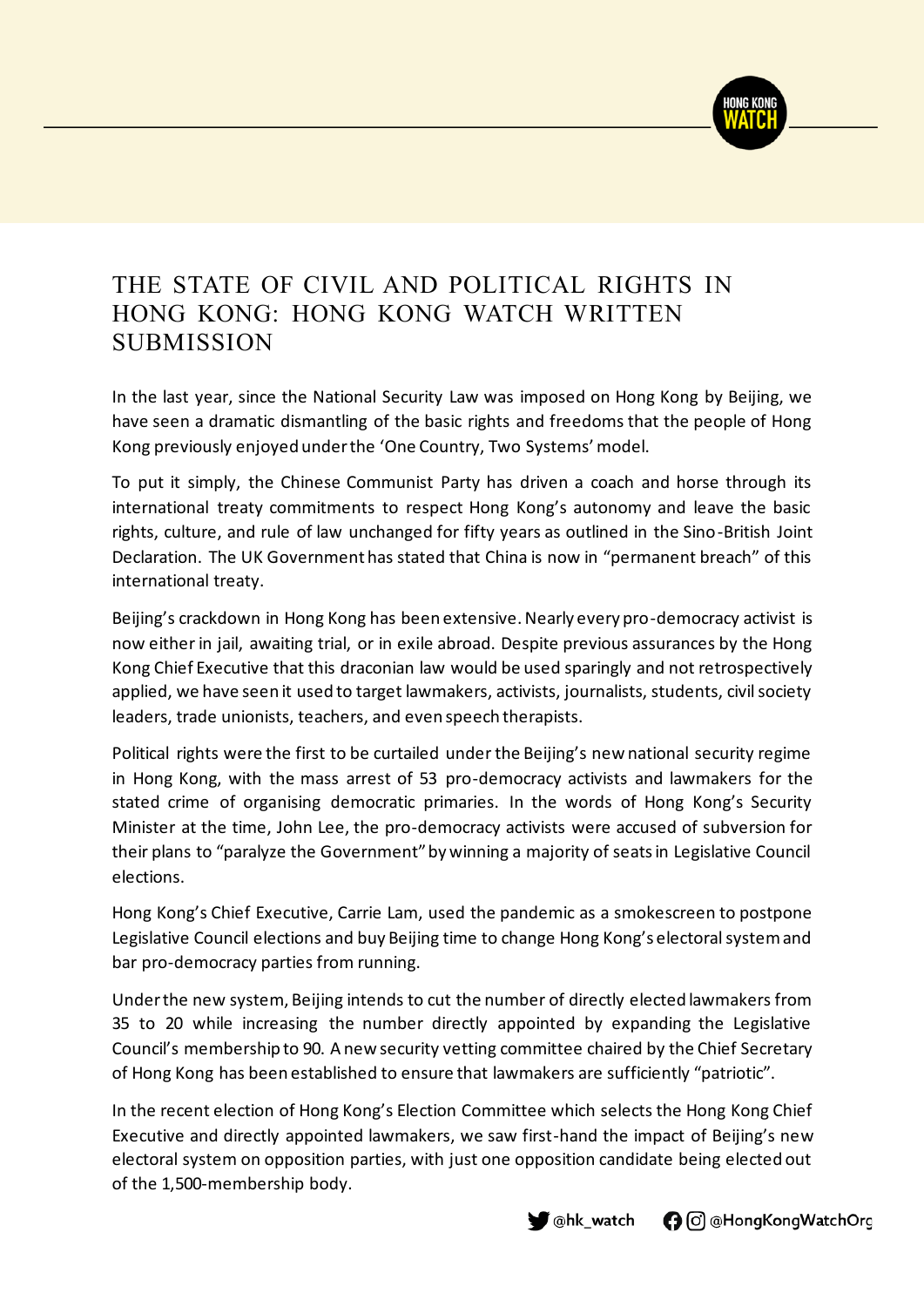

The pro-democracy parties won a landslide in the District Council elections in November 2019, marking the last free elections in Hong Kong. In the last year, Beijing has moved to purge prodemocracy District Councillors through a mixture of disqualification, prosecutions, and threatening financial penalties if they failed to uphold a new oath of allegiance. This led to over 200 District Councillors resigning this summer and many opting to leave the city.

Freedom of the press has not fared much better under the National Security Law. Jimmy Lai, the former owner of Apple Daily and pro-democracy activist, was one of the first to be arrested and charged under this draconian law. He stands accused of "collusion with foreign forces" for comments he made in a newspaper interview regarding the possibility of the US introducing Magnitsky sanctions against Hong Kong officials.

Without Jimmy Lai at the helm, the authorities moved swiftly to undermine and attack the Apple Daily newspaper, which was the largest pro-democracy publication in the territory. Arresting executives and using the National Security Law to freeze the personal bank accounts of Jimmy Lai and the accounts of Apple Daily, the Chinese Government forced Apple Daily to announce its closure on 23 June 2021.

Apple Daily's closure came despite the newspaper having 600,000 paid subscribers and \$500 million in the bank which would allow it to continue to print for at least another 18 months. Following the newspaper's closure, the Hong Kong Police arrested a number of former Apple Daily journalists under the National Security Law and confirmed that it has a list of journalists who will be arrested if they seek to leave the city.

In response to the closure of Apple Daily, six executive directors from the pro-democracy publication Stand News announced their resignation. The publication said that it would be removing all opinion pieces and commentary from its website prior to May 2021, and the publication announced that it would no longer accept new donations and will halt monthly subscriptions. Meanwhile the pro-democracy website Winandmac announced that it will relocate out of Hong Kong.

Academic freedom has suffered at the hands of the National Security Law. Pro-democracy academics have been fired, the books of pro-democracy activists have been banned from public libraries, student unions have been closed down, and national security education has been introduced in schools and universities. Teachers and parents are actively encouraged to monitor and inform on each other, with a national security hot-line set up to report national security violations.

A number of students have been arrested under the draconian law for posts on social media where they have advocated independence or shared pro-democracy slogans. A growing number of their contemporaries face "illegal assembly" or "rioting" charges for joining large scale anti-Extradition Bill protests in 2019, which were largely peaceful.

The National Security Law has thrown into question the rule of law and the independence of the judiciary in Hong Kong. Judges who oversee national security cases are handpicked by a committee chaired by Carrie Lam, normal bail conditions have been revoked, and the pro-